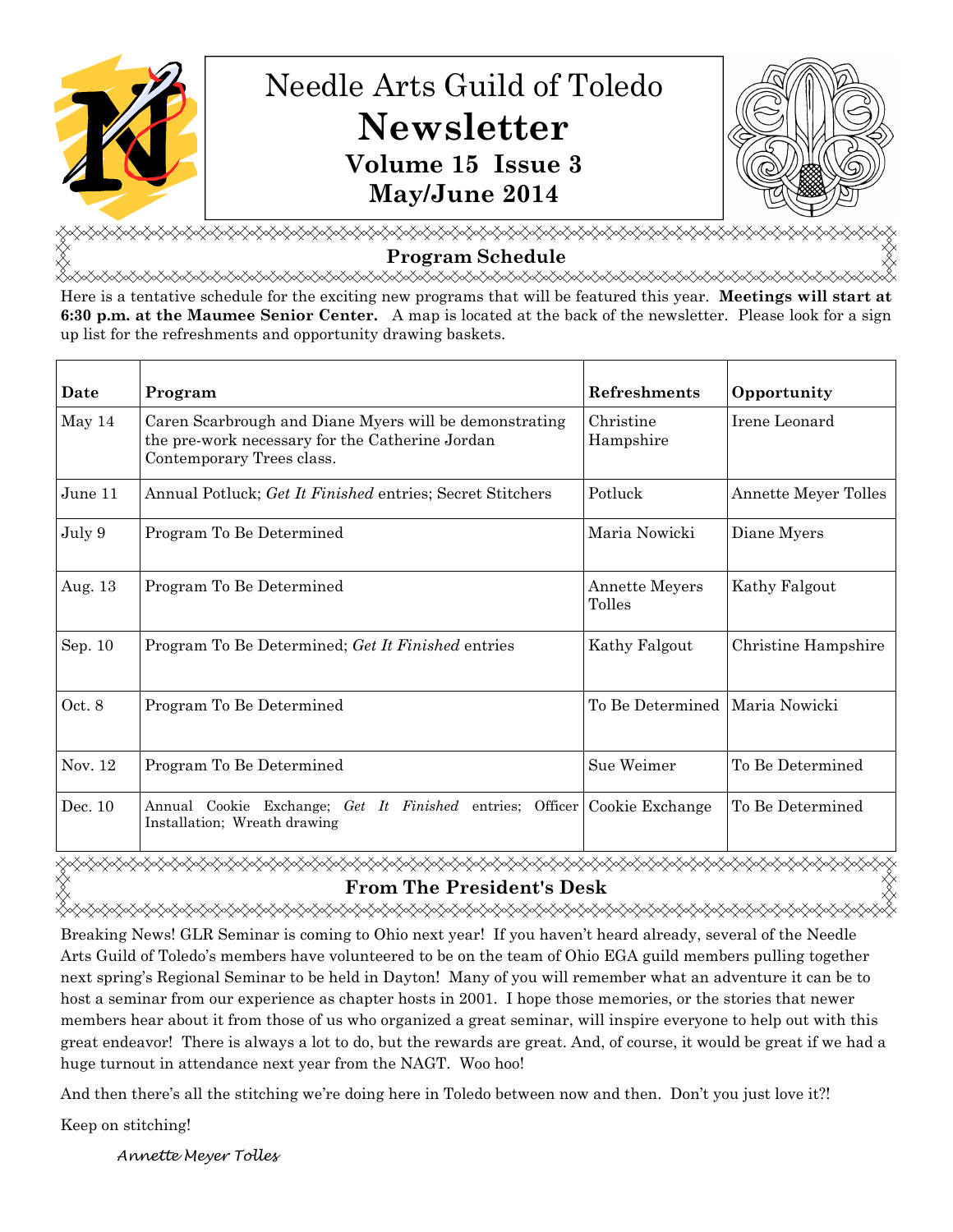

Here is a list of events besides our monthly meetings that you may find interesting. Further info may be obtained from the EGA (www.egausa.org) or GLR (www.ega-glr.org) websites.

## **Dates Event Information**

- 09/20/14 *GLR Fall Meeting* The meeting will be held at the Indianapolis Marriot East, 7202 E. 21st St, Indianapolis, IN 46219.
- $10/18/14 -$ 10/24/14 *EGA Seminar* - "Dreams and Legends" Hosted by the Pacific Southwest Region. Location: Phoenix, AZ. Visit the EGA website for more information.
- 11/01/14 *Indiana State Day* Hosted by **Elkhart Chapter EGA**. "Stitching Hands Make Happy Hearts" designed by Charlene Eslinger. Location: Faith (formerly Trinity) Lutheran Church 202 Greene Rd., Goshen, IN, 46526. Registration deadline: 09/15/14. See the GLR website for more info and pictures.



View details of the projects and events in the Calendar at www.ega-glr.org or www.egausa.org Follow links on these pages as needed to locate registration forms and visit chapter websites to view color photos.

## **Stitch-In**

\*\*\*\*\*\*\*\*\*\*

The first Thursday of the month we meet at Timeless Stitches in Tecumseh starting around 11:30am, winter weather permitting. The fourth Thursday of the month we meet at Yarn Envy, 4570 Sterns Road. Other weeks, the locations change. Call Katherine Thompson or email Diane Myers for more information.

> **Visit NAGT online at http://www.needle-arts-toledo.org**

**For the Newsletter, visit http://www.needle-arts-toledo.org/private/news.htm** 



## **Program and Education Notes**

**May:** Caren Scarbrough and Diane Myers will be demonstrating the pre-work necessary for the Catherine Jordan Contemporary Trees class. Caren will also have samples of Angelina fiber that was used in the jelly fish piece by Linda Reinmiller, in the September, 2013 issue of Needle Arts. *Submitted by Caren Scarbrough.* 

**Catherine Jordan Classes:** Our two classes with Catherine are fast approaching. Most of the details are taken care of. We have Nazareth Hall reserved and the menus decided. We have lodging for Catherine. I have the kits for both classes. I will have the kits for the Trees pre-work at the May meeting. I still need people to pick Catherine up and drop her off at the Detroit airport. The pick up will be Friday afternoon, May 23. The drop off will be Sunday after the class at a hotel near the airport as her flight leaves early Monday morning. You can make one trip or both. You can get reimbursed from the chapter for your gasoline. Let me know by email or at the meeting. *Submitted by Caren Scarbrough.* 

**International Traveling Teacher:** Dream Team 2014 — The first choice was Tanja Berlin's Baby Burrowing Owl or Red Poll. The second choice is Alison Cole's Rambling Clematis. I have received confirmation of our application being received. We may know by the May meeting if we received our first choice and the dates of the class. *Submitted by Caren Scarbrough.* 

**Silk and Metal Project:** In the latest issue of NeedleArts, Alison Cole has offered Floral Tile, a silk and metal piece. She has also offered to provide kits for the project. It is a good introduction to the technique and is very small at 2" x 6.5". The cost is \$70.00 Australian. The current exchange for US would be about \$64.00. This is a deal for all the gold thread and other supplies. She will accept a group order. I will have a sign up sheet at the May meeting. She will accept my credit card for the order. I can't give a final price, as the exchange rate changes daily. Also most credit cards assess a 3% fee for foreign orders. If you can't attend the meeting and want a kit, send me an email. *Submitted by Caren Scarbrough.*

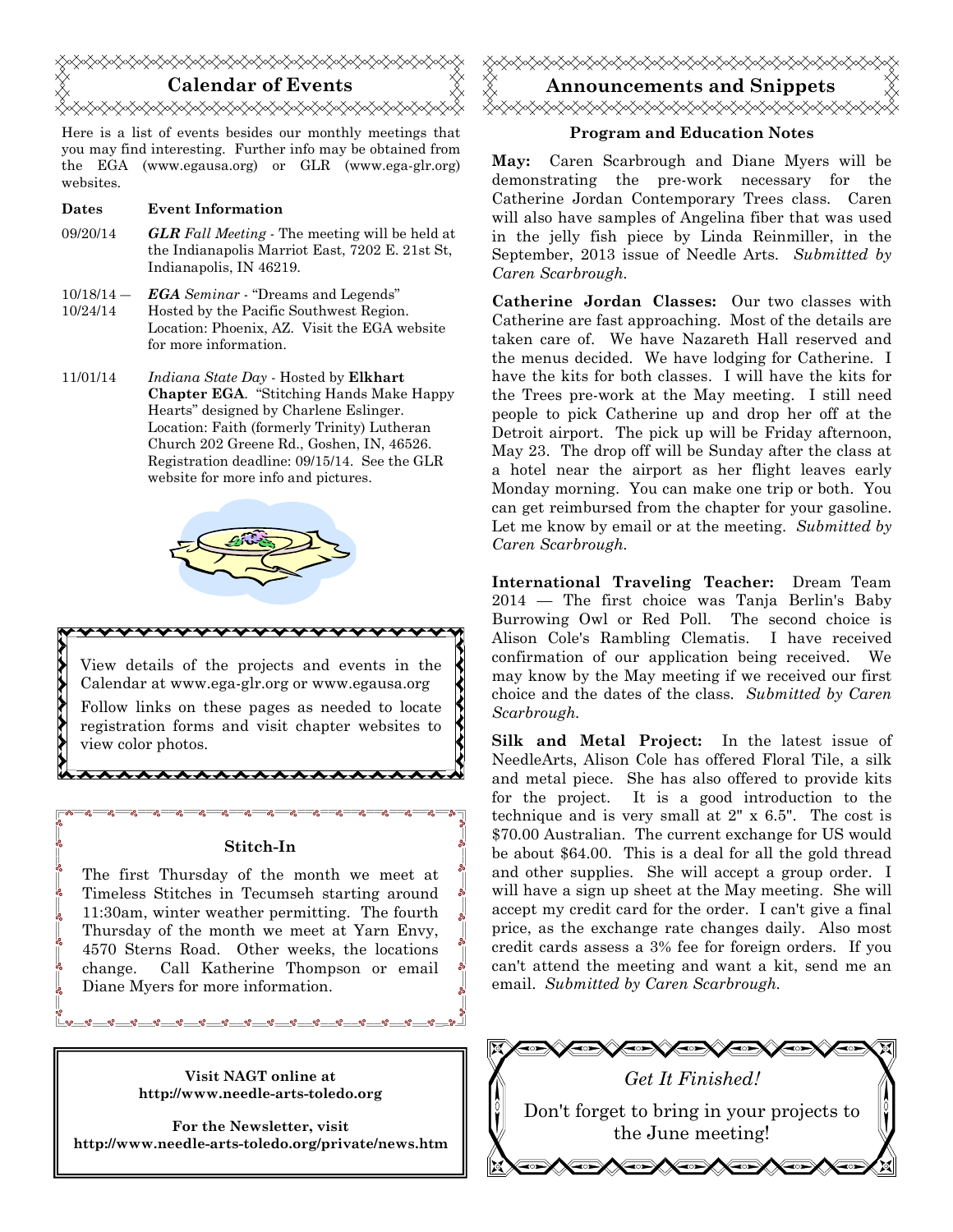

Ľ.

## **Membership Dues**

Membership dues are coming up. The cost this year is \$52, same as 2013. The breakdown is: EGA (national) \$39, GLR (regional) \$3 and NAGT (chapter) \$10. You will continue to receive the Needle Arts magazine quarterly and enjoy the benefits of membership in our active guild along with opportunities for seminars and classes. Checks made out to NAGT for \$52 can be given to Diane Myers at the April or May meeting or received through the mail by May 27 to Diane Myers, 22045 W. River Rd., Grand Rapids, OH 43522. If you are a plural member outside of the Great Lakes Region your dues are \$13 and if you are a plural member within the region your dues are \$10. These are also due by May 27. *Submitted by Diane Myers.* 

## **GLR Seminar**

Just a few observations on the Great Lakes Region Seminar. We had an opportunity to stay in a beautiful hotel, The Amway Grand Plaza, for a very reasonable rate. There is a graciousness that comes with a well maintained old hotel that a new facility can never have. The employees must have been drinking happy juice because every single person I encountered had a smile, a pleasant greeting, and willingness to help in any way. The manager needs to pass his formula for keeping satisfied employees on to other hotels. The food at every meal was delicious. There's nothing like sitting down to a prepared meal three times a day for five days. No menu planning, no grocery shopping. There were 103 participants this year. 40 participated in at least two days of Studio Time many of them in Studio Time for all four days. Studio Time is class participants bringing their own projects to work on. There is a monitor. The class is a great way to make progress on an old project without interruption. My class with Jeanette Rees had four students. The beading class next door had four students. Other classes had seven or nine students. Nothing like getting individual instruction!

No one had stepped forward to organize a seminar for next year. At lunch on Monday, Jane Ellen Balzuweit insisted that we have a seminar in 2015. There was just no reason not to have it. The list of GLR seminars every year since 1975 appears in the seminar booklet. The snow ball was rolling and before Jane Ellen left on Tuesday she and Nancy Wright decided to work together, Christine Hampshire became treasurer, Marilyn Doyle became faculty chair, and Su Pellitieri became registrar for the 2015 GLR Seminar. They are enlisting the help of all ten chapters in Ohio. Everything depends on finding a suitable site in Dayton for the possible dates in April. With their positive outlook and determination, I have no doubt

there will be a Great Lakes Region Seminar in 2015!

The GLR spring meeting was held Sunday evening. New officers were installed: Denise Regent, Director; Linda Busalacchi Asst. Director; Tina Coones, Secretary; Trish Hickman, Treasurer. The rewriting of the Seminar Guidelines still has not been completed so we were unable to vote. Hopefully it well be finished by midsummer and voted on at the fall meeting. Terry Butz informed that regions will be receiving \$5,000 grants from the Gay Montegue Phillips Estate through E.G.A. The money is for the implementation of an education program determined by each region with money to be distributed in the next six months. So we need to keep our ears open for another educational opportunity for our members. Evidently I wasn't the only one blown away by the last issue of NeedleArts magazine. Mary Corbet's needlenthread blog was singing the praises of that particular issue and her March 13 blog post caused a growth spurt in the E.G.A. membership! The GLR fall meeting will be in Indianapolis on September 20. There will be a class following the morning meeting and lunch. Watch the June newsletter for more info on the class. There will be an Indiana State Day sponsored by the Elkhart Chapter in Goshen IN on November 1. The cost is \$45 and includes lunch and the project. The project is a mini sampler using sixteen different stitches and bead embellishment. Go to the GLR website for more info and a photo. I will have all of the committee reports at our May meeting for you to read. Look for photos from seminar later in this issue. *Submitted by Diane Myers.*

### **Annual Needlework Show**

*Wanted:* Entries for the 39th Annual Needles Arts Show in September. Entries will be accepted Wednesday September 17th, 2014 1:00- 5:00 *Needed:* Volunteers to help with the show. Please save the dates. (September 17, 18, 19 and 20th) Your show needs YOU!!! *Submitted by Irene Leonard.* 

#### \*\*\*\*\*\*\*\*\*\*\*\*\*\*\*\*\*\*\*\*\* ☆ ☆ **Sanger Library Showcase**  ☆ ☆

☆ ☆ The guild will be decorating the Display case at ☆  $\frac{1}{2}$ the Sanger Library in July. I am looking for Red, ☆ ☆ White and Blue items for this display. Please ☆ ☆ bring your items to the May or June meeting. Thank you for your support. *Submitted by Irene*  ☆ *Leonard.* $\frac{1}{\mathbf{k}}$ ☆

\*\*\*\*\*\*\*\*\*\*\*\*\*\*\*\*\*\*\*\*\*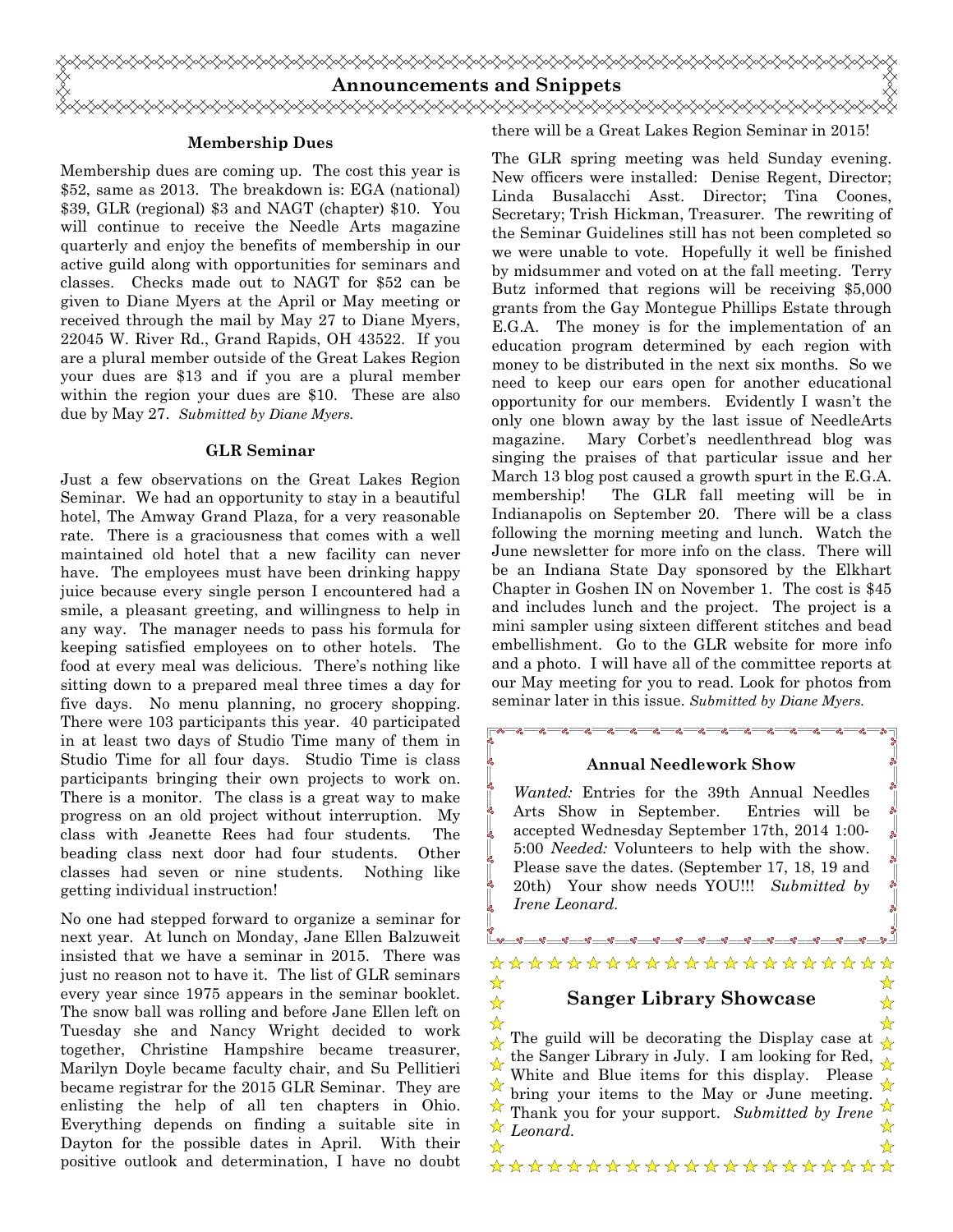# **Photo Gallery — GLR Seminar 2014**



Christine Hampshire, Diane Myers, Su Pellitieri, Beth Thompson, Irene Leonard, Karlyn Thompson, Nancy Wright and Maria Nowicki at the Opening Banquet. *Photo by D. Hampshire.*



Nancy Wright with Studio Time monitors Todd Murdock and Rose Marie Konet. *Photo by D. Myers.* 



Every meal was served in this beautiful dining room by an accommodating wait staff. We were very spoiled! *Photo by D. Myers.*



Su Pellitieri had a reserved seat in the front row for all three of her beading classes with Linda Chirby. *Photo by D. Myers.* 



A beautiful lobby! *Photo by D. Myers.*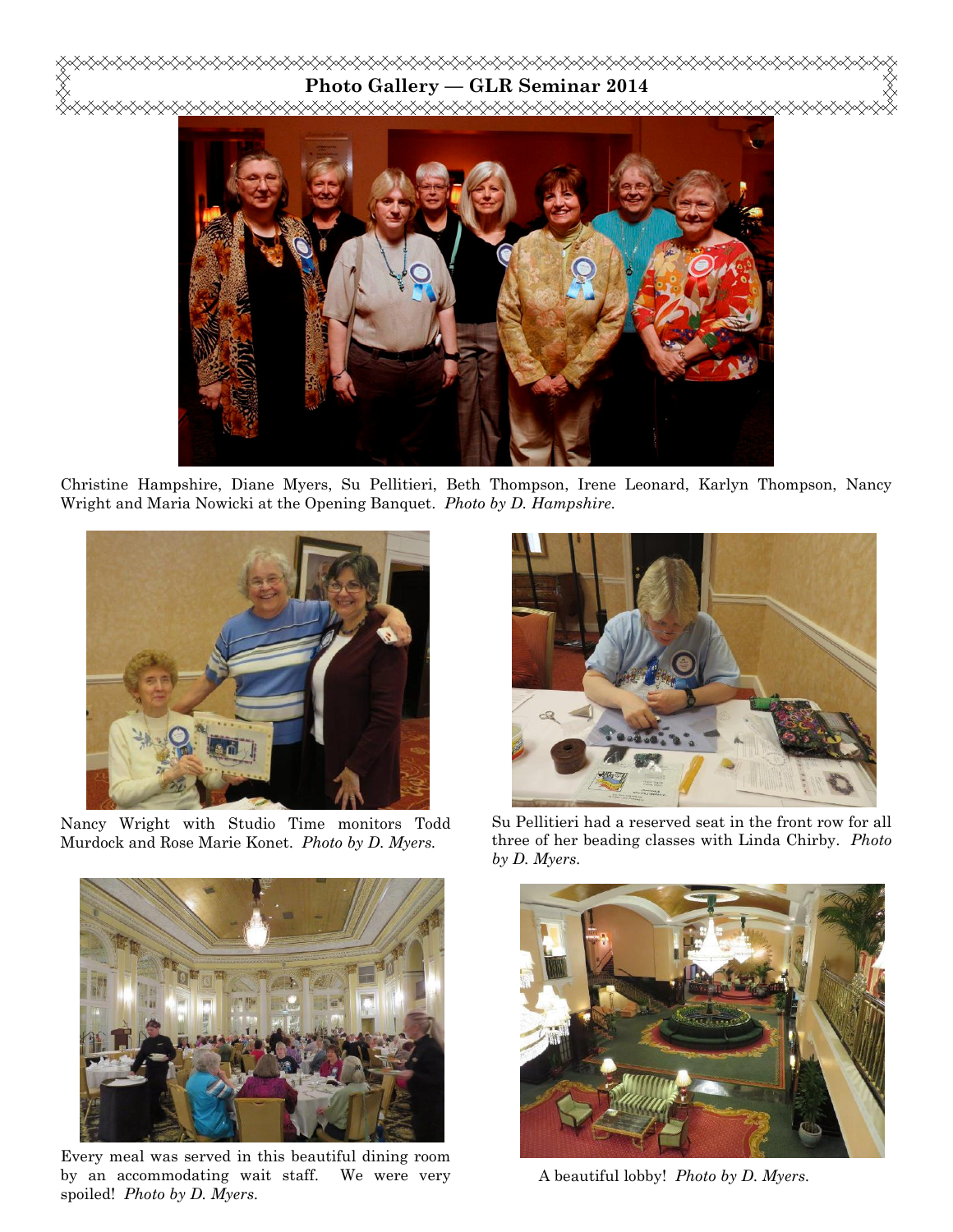*The NAGT Newsletter* is published six times per year (January, March, May, July, September, and November) by the Needle Arts Guild of Toledo (NAGT) chapter, The Embroiderers' Guild of America, Inc. The Editor welcomes comments, input, and story items. Please send them to the editor by the 25th of the month preceding publication.

Editor: Susan Pellitieri; 703 Butterfield Dr; Toledo, Ohio 43615, Phone: 419-382-1329, E-mail: NeedleArtsToledo@aol.com

EGA chapter newsletters may copy material contained in this publication except items which are noted and marked as copyrighted. Please credit this Chapter when due.

**MEMBERSHIP** in the Needle Arts Guild of Toledo is open to all embroiderers. New and renewing dues payments should be sent to: Diane Myers, 22045 W. River Road, Grand Rapids, Ohio 43522

**ANNUAL DUES** - NAGT annual dues of **\$52** include: **Dues - Local chapter** 

- Bimonthly NAGT chapter newsletter
- Chapter meetings and programs
- Local chapter lending library
- Group correspondence course (additional fee required)
- **Dues Great Lakes Region (GLR)**
- GLR seminar (additional fee required)

**Dues - The Embroiderers' Guild of America, Inc. (EGA)** 

- Subscription to quarterly magazine, Needle Arts
- Individual correspondence courses for a fee
- National seminars for a fee

Members can attend optional local Chapter workshops presented by teachers contracted by the Chapter and paid for by workshop participants.

**MEETING CANCELLATION:** Monthly meetings are cancelled due to bad weather if the Toledo Public schools are closed. Tune into AM 1370 News radio in Toledo for school closings.

**GUESTS** are welcome at all meetings and may attend two meetings before being asked to join.

**NAME TAGS** must be worn at all meetings or pay a 25¢ fine. The fines collected go to general funds to help cover expenses.

**MEETINGS** are on the 2nd Wednesday of the month at 6:30pm in the Maumee Senior Center, 2430 Detroit Ave., Maumee OH 43537. The Google Map below labels Rte. 25/24 as S. Detroit Ave. south of <del></del> **NAGT Officers and Board Members**  

**President** Annette Meyer Tolles 419-283-8746 nettie@buckeye-express.com

**President-Elect GLR Representative** Kathy Falgout 419-841-8957 kathy.falgout@medmutual.com

**Secretary** Jennifer Miller 419-351-6276 jenmiller@embarqmail.com

**Treasurer**  Anna Kerlin 419-829-6752 akerlin@buckeye-express.com Maria Nowicki

## **Outreach Chairman**

Christine Hampshire 419-698-0241 dhampshire@adelphia.net

## **Membership**

**Welcoming Committee**  Diane Myers 419-832-9571 jrmyers@roadrunner.com

**2014 Show Chairman**  Irene Leonard

734-856-1873 irnlnrd@aol.com **Newsletter**  Susan Pellitieri 419-382-1329 NeedleArtsToledo@aol.com spellitieri@namsa.com

**Program Co-Chair Education**  Caren Scarbrough 419-278-2162 caren505@roadrunner.com

**Program Co-Chair**  Cathy Studer 419-217-3077 treesong44@yahoo.com

**Heritage Hospitality**  419-824-9631 nohiorn@aol.com

*indicates Voting Members*